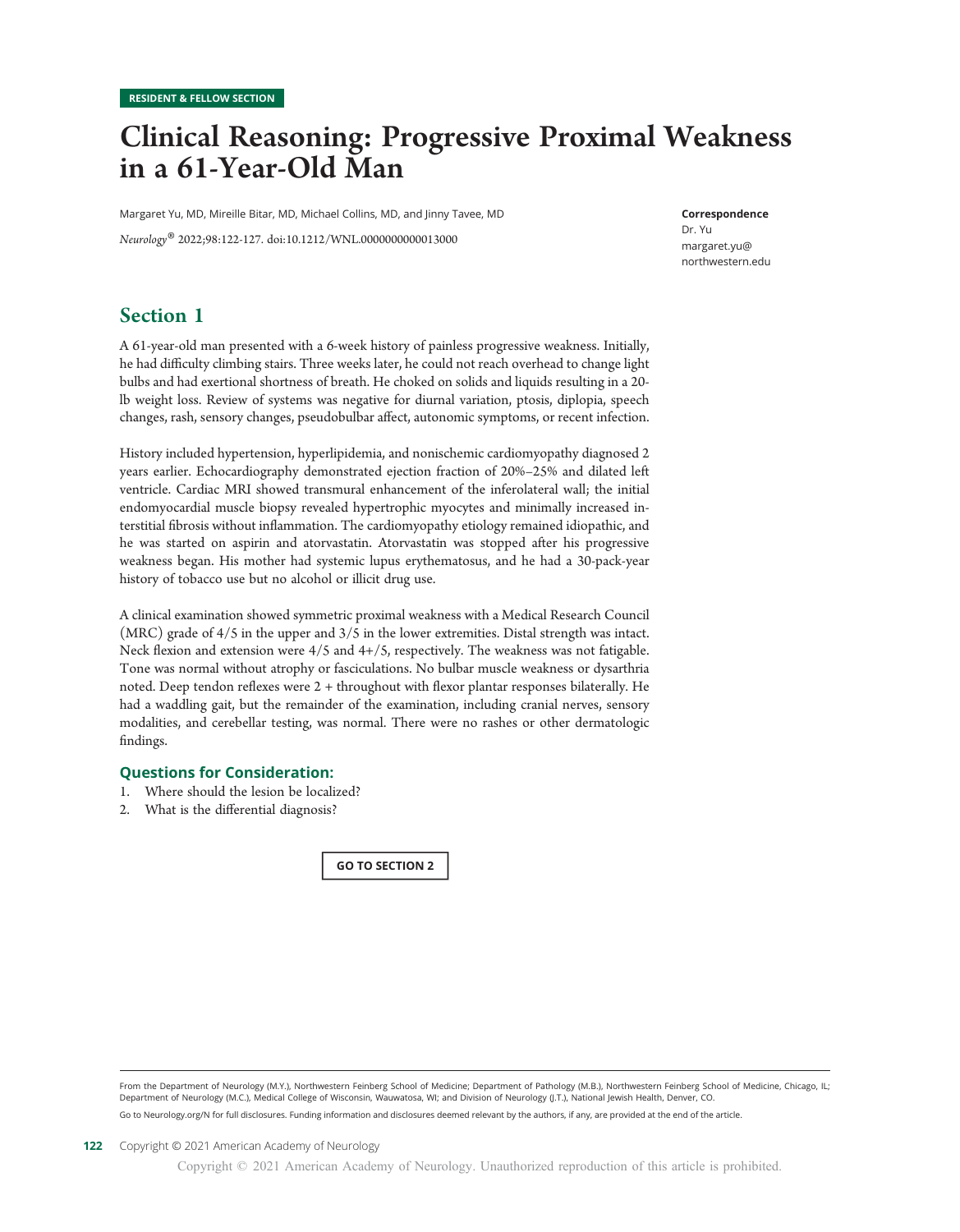His proximal weakness and lack of central findings (hyperactive reflexes, Hoffman sign, Babinski sign, and spasticity) point toward the peripheral nervous system. Pure motor findings further localize the lesion to the anterior horn cell, peripheral nerve, neuromuscular junction, or muscle.

The symmetric and proximal distributions of weakness make motor neuron disease less likely. Presentation is not typical of neuromuscular junction pathology such as myasthenia gravis (ocular findings were spared despite severity of generalized weakness and dysphagia) or Lambert-Eaton myasthenic syndrome (lack of dysautonomia or postexercise facilitation). Peripheral nerve localization is possible, but both proximal and distal weaknesses would be expected, and most are hyporeflexic.

In symmetric proximal weakness without sensory symptoms, primary muscle diseases are high on differential. Myopathies can either be inherited or acquired. The rapidly progressive

course at age 61 years is suggestive of an acquired etiology, whereas a chronic condition with young onset points toward an inherited etiology. With acute to subacute onset, toxic and inflammatory myopathies are on the differential. Common toxic etiologies include cholesterollowering medications, corticosteroids, amiodarone, and colchicine. Inflammatory etiologies include dermatomyositis, polymyositis, antisynthetase syndrome, anti-HMGCR (3-hydroxyl-3-methylglutaryl-coenzyme A reductase) myopathy, anti-SRP (signal recognition particle) myopathy, and sarcoidosis. Infectious etiology is less likely, given no history of fever, chills, night sweats, or recent travel. His previous idiopathic nonischemic cardiomyopathy raises concern for myopathies with cardiac involvement, namely, muscular dystrophies, inflammatory myopathies (e.g., dermatomyositis and autoimmune necrotizing myopathy), and amyloidosis.

#### Question for Consideration:

1. Which investigations narrow the differential?

GO TO SECTION 3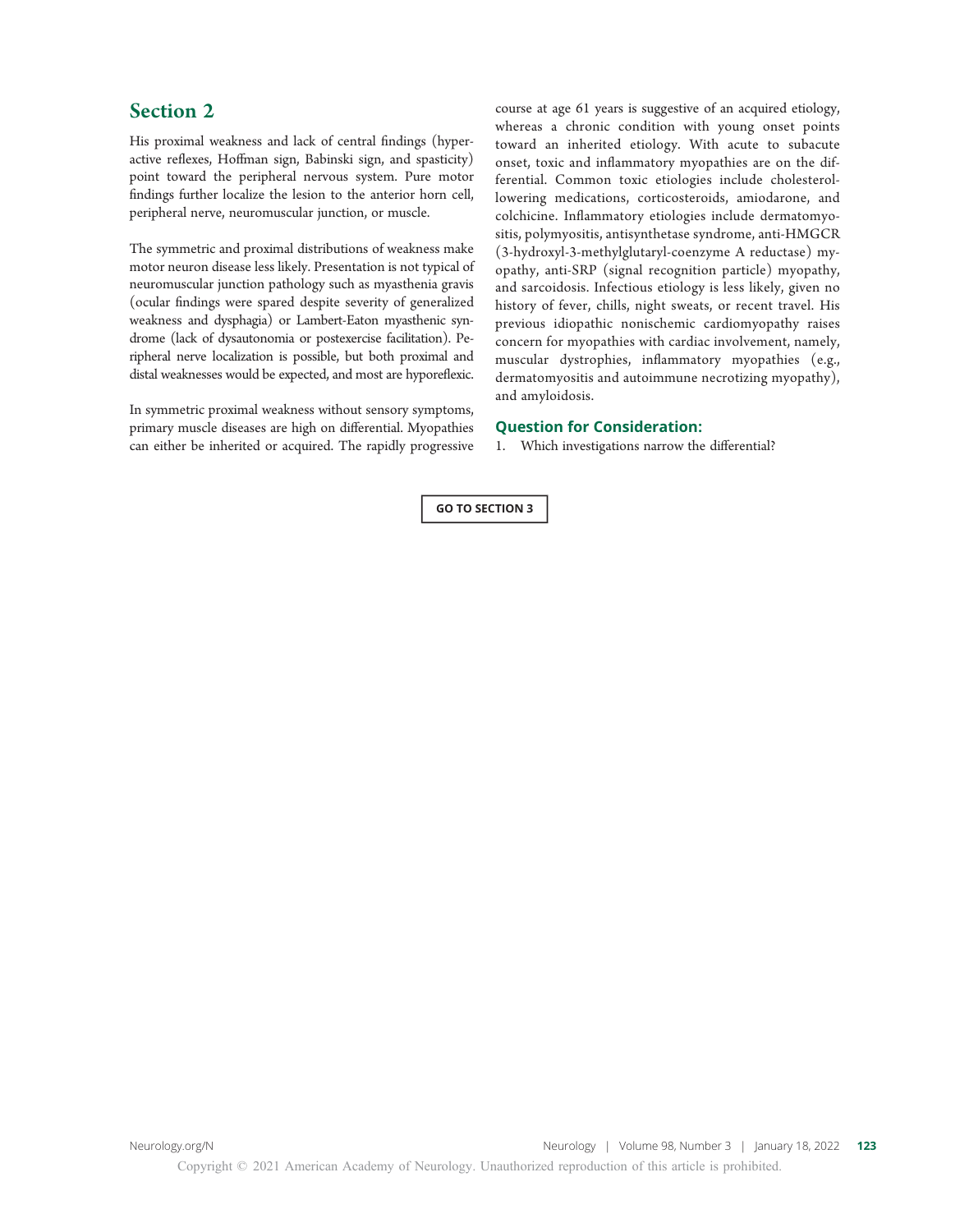He had an elevated troponin I (peak 6.47 ng/mL) and elevated creatine kinase (CK) of 8,889 IU/L. A comprehensive metabolic panel was unremarkable except for elevated liver enzymes (ALT 254 and AST 189 units/L), which can be seen in both muscle and liver diseases. Other laboratory examinations for liver pathology such as alkaline phosphatase, bilirubin, and albumin were not abnormal. The liver appeared unremarkable on imaging. Renal function, electrolytes, complete blood count, thyroid-stimulating hormone, serum protein electrophoresis with immunofixation, antinuclear antibody, autoimmune profile, hepatitis panel, and HIV antigen/antibody were unrevealing. Serum and urine light chain analyses were also unrevealing, not suggestive of primary (AL type) amyloidosis. Urinalysis displayed trace protein and a moderate amount of blood. Testing for myoglobinuria was not performed at this time. EMG showed evidence of a generalized irritable myopathy characterized by diffuse fibrillation potentials and small, polyphasic motor units in a proximal to distal gradient.

Repeat cardiac catheterization showed negative results for ischemic disease then. A second endomyocardial biopsy revealed interstitial fibrosis and noncaseating granulomas (NCGs) consistent with cardiac sarcoidosis, which was further supported by CT-PET findings of patchy heterogeneous radiotracer uptake within the myocardium. Congo red stain was negative for amyloid, and acid-fast bacilli and fungal stains showed negative results. Serum angiotensin-converting enzyme, although nonsensitive or specific, was elevated at 105 unit/L, which supported the diagnosis of cardiac sarcoidosis in conjunction with the biopsy findings. The patient was started [Neurology.org/N](https://n.neurology.org/lookup/doi/10.1212/WNL.0000000000013000) with 30 mg of prednisone daily.

#### Question for Consideration:

1. Is this presentation typical for sarcoidosis myopathy?

GO TO SECTION 4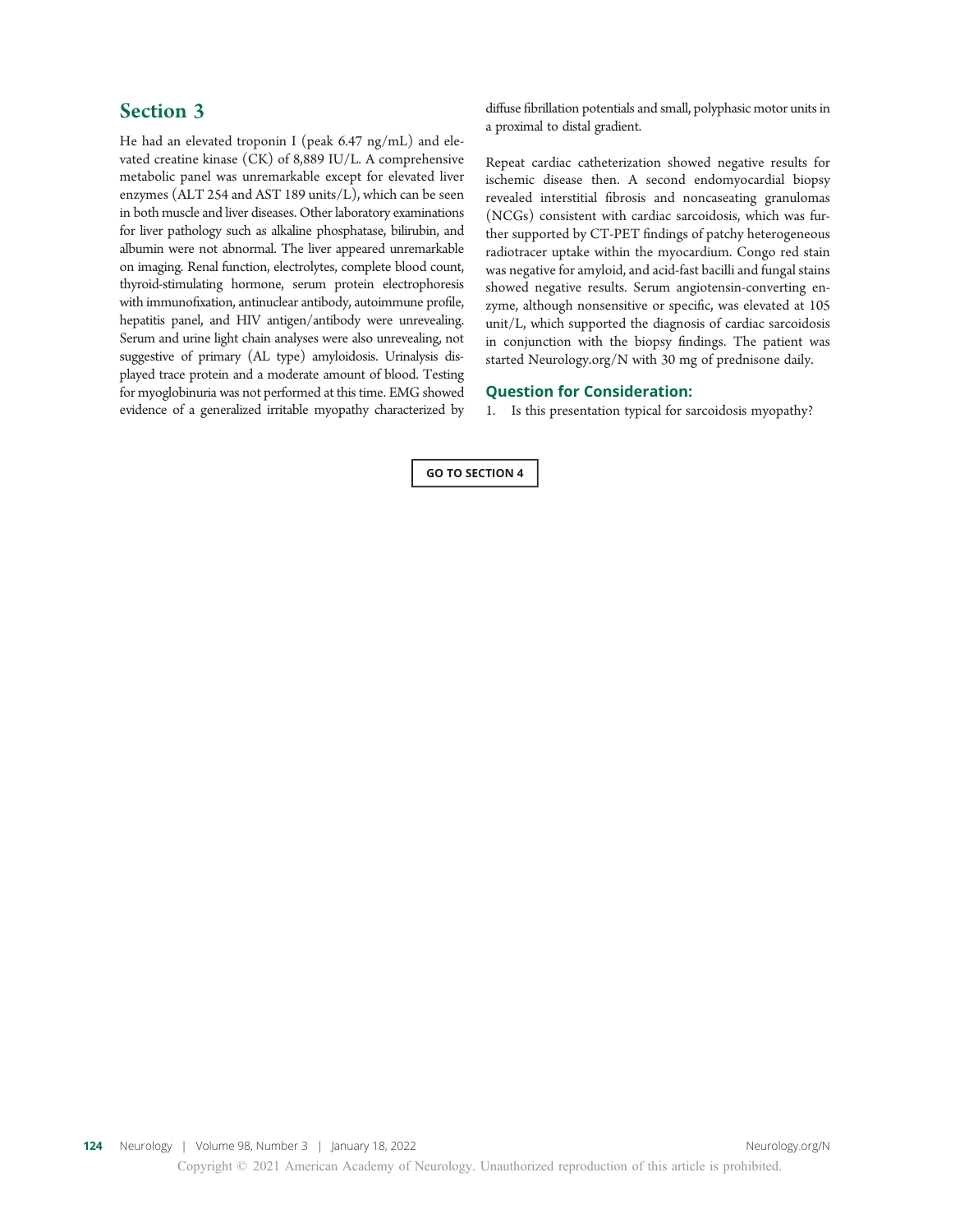Asymptomatic muscle involvement is seen in 50% of patients with sarcoidosis<sup>1</sup> but clinically apparent myopathy in <2% of cases.<sup>2</sup> The most common form of muscle involvement is a chronic insidiously progressive myopathy characterized by remissions and exacerbations.3,8 Muscle weakness is typically proximal-predominant with occasional involvement of trunk, neck, facial, bulbar, and respiratory muscles.<sup>4</sup> CK is typically normal, and EMG demonstrates a myopathic pattern with a variable frequency of abnormal spontaneous activity.<sup>3</sup>

Muscle biopsy typically shows an active inflammatory process with noncaseating granulomas with predominantly CD4-positive lymphocytic infiltration. Treatment and prognosis are ill-defined. In a review of 19 cases of acute sarcoidosis myositis, all patients presented with proximal-predominant muscle weakness and only 3 patients had dysphagia with bulbar weakness. EMG showed evidence of a myopathy in 11 of the 11 patients with a mean CK of 2,293 IU/L.<sup>5</sup>

#### Question for Consideration:

1. Because the patient's presentation is atypical for sarcoidosis myopathy, what further investigations should be considered?

GO TO SECTION 5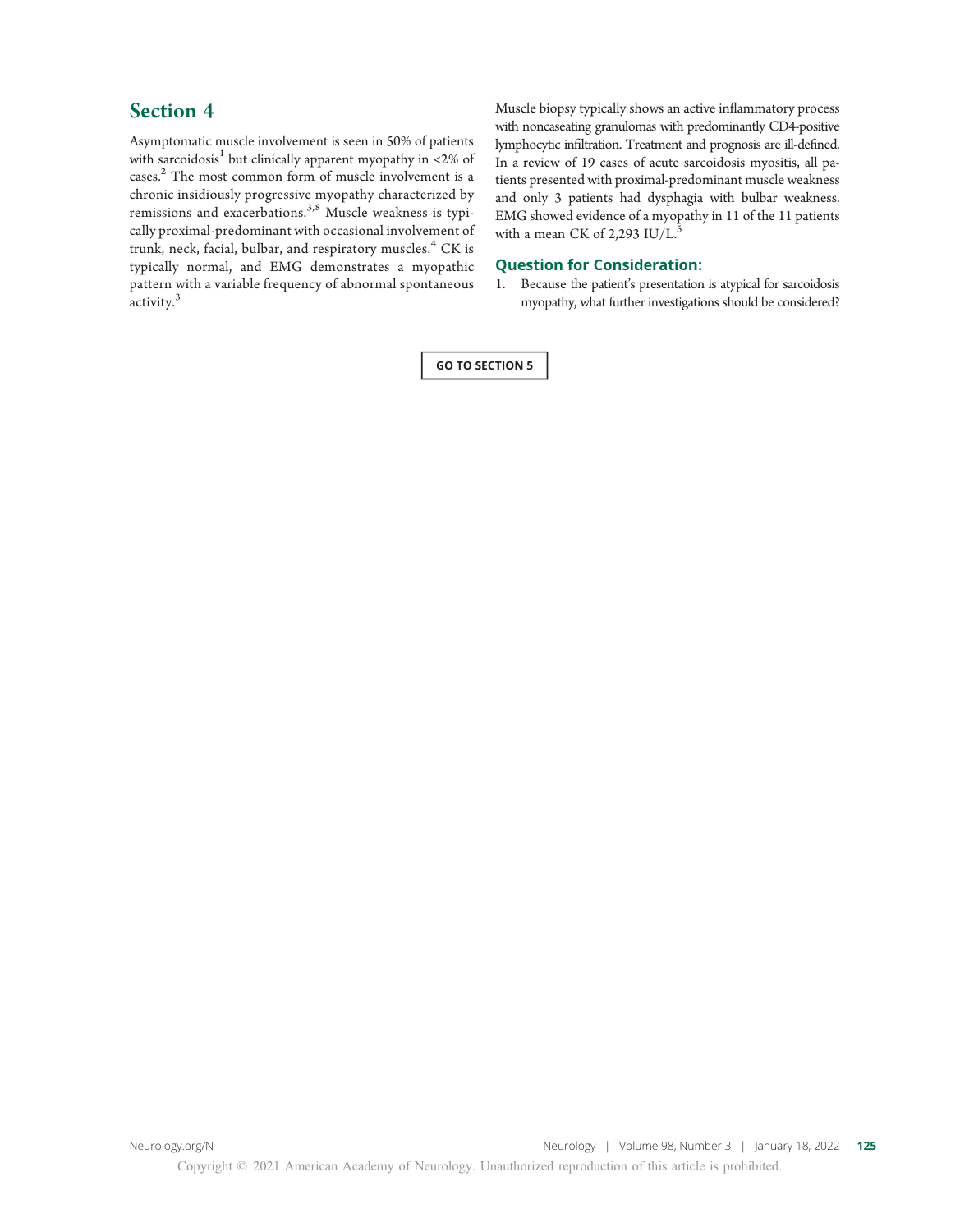Muscle biopsy of the left deltoid obtained before treatment initiation showed scattered necrotic and regenerating fibers with paucity of inflammation localized to necrotic fibers (Figure 1). No NCGs were seen. Patient's MRI demonstrated diffuse edema and postcontrast enhancement within the paraspinal musculature and psoas muscles, which is a common finding in inflammatory myopathies.<sup>7</sup>

Anti-SRP antibody was positive with a titer greater than 100 (reference range <11). Anti-HMGCR antibody and antisynthetase antibody were negative. He was diagnosed with anti-SRP myopathy-sarcoidosis overlap syndrome.

Treatment began with IV methylprednisolone (1 g daily for 3 days), followed by IV immunoglobulin (IVIG) 2 g/kg over 4 days. Within days of treatment, there was strength and mobility improvement. He was discharged with oral corticosteroids, outpatient rituximab infusions, and monthly IVIG treatment. Owing to his underlying cardiac status and concerns for volume overload, rituximab and IVIG were discontinued. He maintains on methotrexate and low-dose corticosteroids. At 3 months follow-up, his CK normalized and his neurologic examination was normal except for trace hip flexion weakness. His cardiac status did not improve.

## **Discussion**

This is a rare case of overlap anti-SRP myopathy and sarcoidosis syndrome. Although a necrotizing myopathy has rarely been reported with sarcoidosis myopathy, the presence of high-titer anti-SRP antibody and phenotype support the diagnosis of an overlap syndrome, defined as multiple distinct autoimmune diseases occurring together.

Figure Hematoxylin and Eosin-Stained Section Showing Few Necrotic Myofibers Invaded by Macrophages (200x magnification)



Anti-SRP myopathy was initially classified as a severe form of polymyositis. In 2003, the European Neuro Muscular Center (ENMC) International Workshop on Idiopathic Inflammatory Myopathies established diagnostic criteria recognizing immune-mediated necrotizing myopathies (IMNMs), also known as necrotizing autoimmune myopathies (NAMs), as separate entities among the idiopathic inflammatory myopathies based on studies noting distinct clinical phenotype, histopathology, serology, and treatment options.<sup>6</sup> In the most recent 2017 ENMC classification criteria, IMNMs, including anti-SRP myopathy, are now characterized by rapidly progressive proximal muscle weakness and markedly elevated creatinine kinase  $(CK)$  levels<sup>7,10</sup>

Onset age is typically after the fourth decade, peaking in the sixth decade, with anecdotal cases of juvenile onset reported.<sup>8</sup> Progression is usually subacute over 5–6 months and can be manifested as a rapid progression over 5–6 weeks, although chronic insidious presentation mimicking muscular dystrophy can occur.7 Patients typically have proximal symmetric weakness affecting legs more than the arms with MRC grade of ≤3/5 in 50%–63% of cases.<sup>8,9</sup> Neck weakness and dysphagia are frequent manifestations.<sup>8,9</sup> Skin involvement is rare in anti-SRP myopathy, and studies do not show increased risk of malignancy.<sup>8,9</sup> Interstitial lung disease (ILD) is noted in approximately 20% of cases.<sup>9</sup> Cardiac involvement shows cardiac conduction abnormalities but not cardiomyopathy in case reports.<sup>8</sup>

CK levels are markedly elevated to more than 1000 IU/L in most patients.<sup>7</sup> EMG demonstrates evidence of a myopathy with positive sharp waves and/or fibrillation potentials in 48% of patients.<sup>8</sup> Muscle biopsy usually reveals a necrotizing myopathy indicated by prominent muscle fiber necrosis and regeneration and a paucity of inflammation similar here.<sup>9</sup> The molecular mechanism of anti-SRP myopathy is not fully elucidated and has not yet been demonstrated in animal models. However, the presence of membrane attack complexes on the surface of nonnecrotic muscle fibers in IMNMs suggests that antibody/complement-mediated cell death may underlie myofiber toxicity.<sup>7</sup>

In anti-SRP myopathy, treatment is currently based on expert opinion and small case series. Because some cases may remain refractory to conventional monotherapy, recent consensus statement recommended IV/oral corticosteroids along with the addition of IVIG or other immunosuppressive agents such as methotrexate or rituximab.<sup>10</sup> In severe cases, rituximab may be added. Prognosis is variable, but treatment is usually lifelong.

## Study Funding

The authors report no targeted funding

#### **Disclosure**

The authors report no disclosures relevant to the manuscript. Go to [Neurology.org/N](https://n.neurology.org/lookup/doi/10.1212/WNL.0000000000013000) for full disclosures.

Copyright © 2021 American Academy of Neurology. Unauthorized reproduction of this article is prohibited.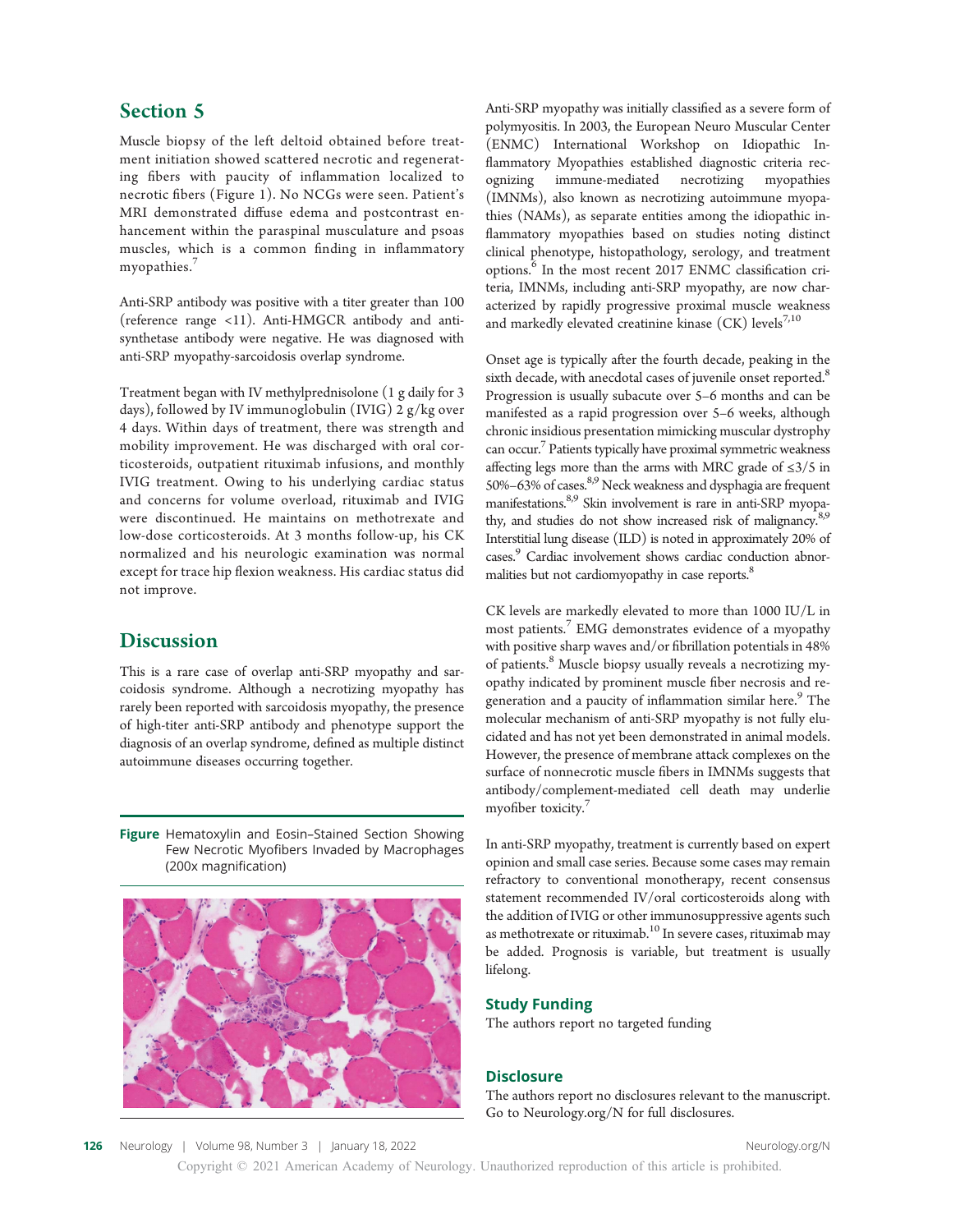#### Appendix Authors

| Name                             | Location                                                                             | Contribution                                                                              |
|----------------------------------|--------------------------------------------------------------------------------------|-------------------------------------------------------------------------------------------|
| <b>Margaret</b><br>Yu, MD        | Department of Neurology,<br>Northwestern Feinberg School<br>of Medicine              | Drafting/revision of the article<br>for content, including medical<br>writing for content |
| Mireille<br>Bitar, MD            | Department of Pathology,<br>Northwestern Feinberg School<br>of Medicine, Chicago, IL | Drafting/revision of the article<br>for content, including medical<br>writing for content |
| <b>Michael</b><br>Collins,<br>МD | Department of Neurology,<br>Medical College of Wisconsin,<br>Wauwatosa, WI           | Drafting/revision of the article<br>for content, including medical<br>writing for content |
| Jinny<br>Tavee,<br>МD            | Division of Neurology,<br>National Jewish Health,<br>Denver, CO                      | Drafting/revision of the article<br>for content, including medical<br>writing for content |

#### References

Myers GB, Gottlieb AM, Mattman PE, Eckley GM, Chason JL. Joint and skeletal muscle manifestations in sarcoidosis. Am J Med. 1952;12(2):161-169.

- 2. Silverstein A, Siltzbach LE. Muscle involvement in sarcoidosis. Asymptomatic myositis, and myopathy. Arch Neurol. 2006;21(3):235-241.
- 3. Wolfe SM, Pinals RS, Aelion JA, et al. Myopathy in sarcoidosis: clinical and pathologic study of four cases and review of the literature. Semin Arthritis Rheum. 1987;17(4): 300-306.
- 4. Maeshima S, Koike H, Noda S, et al. Clinicopathological features of sarcoidosis manifesting as generalized chronic myopathy. J Neurol. 2015;262(4): 1035-1045.
- 5. Ost D, Yeldandi A, Cugell D. Acute sarcoid myositis with respiratory muscle involvement: case report and review of the literature. Chest. 1995;107(3): 879-882.
- 6. Hoogendijk JE, Amato AA, Lecky BR, et al. 119th ENMC international workshop: trial design in adult idiopathic inflammatory myopathies, with the exception of inclusion body myositis, 10-12 October 2003.
- 7. Pinal-Fernandez I, Casal-Dominguez M, Mammen AL. Immune-mediated necrotizing myopathy. Curr Rheumatol Rep. 2018;20(4):21.
- 8. Suzuki S, Nishikawa A, Kuwana M et al. Inflammatory myopathy with anti-signal recognition particle antibodies: case series of 100 patients. Orphanet J Rare Dis. 2015; 10:61.
- 9. Pinal-Fernandez I, Mammen AL. Spectrum of immune-mediated necrotizing myopathies and their treatments. Curr Opin Rheumatol. 2016;28(6): 619-624.
- 10. Allenbach Y, Mammen AL, Benveniste O, Stenzel W. 224th ENMC International Workshop:clinic-sero-pathological classification of immune-mediated necrotizing myopathies, 14-16 October 2016, Zandvoort, The Netherlands. Neuromuscul Disord. 2018;28(1):87-99.

## Subspecialty Alerts by E-mail!

Customize your online journal experience by signing up for e-mail alerts related to your subspecialty or area of interest. Access this free service by clicking on the "My Alerts" link on the home page. An extensive list of subspecialties, methods, and study design choices will be available for you to choose from—allowing you priority alerts to cutting-edge research in your field!

## Sign Up for the AAN's Axon Registry

The AAN encourages its US members to show their interest in participating in the Axon Registry® by signing up today.

Use the Axon Registry to:

- Simplify reporting requirements under MACRA's Quality Payment Program and avoid penalties while reducing your administrative burden
- Meet your MOC Part IV requirements and waive up to eight credits of Part II Self-Assessment
- Choose from 22 AAN neurology-specific quality measures that fit your practice
- Use data to understand your practice and identify where improvements can be made to patient care
- Manage your patients at a population level; look at a specific group of patients based on conditions, risk factors, demographics or outcome
- Demonstrate your value to payers when negotiating reimbursement
- Enjoy multi-year, fee-free access when you sign the agreements and integrate your EHR with the registry

Learn more at AAN.com/view/Axon and send your questions to registry@aan.com.

Copyright © 2021 American Academy of Neurology. Unauthorized reproduction of this article is prohibited.